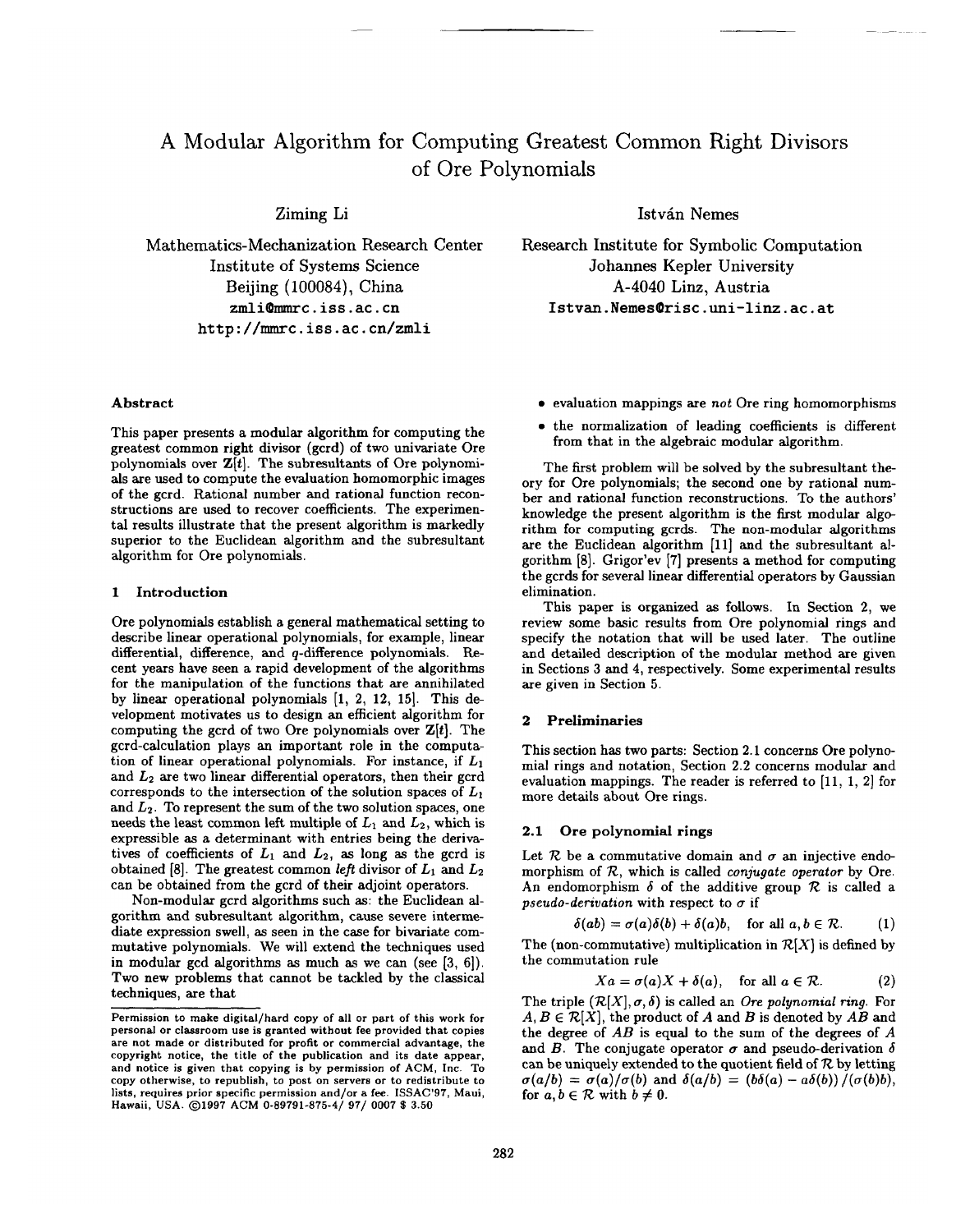For  $A, C \in \mathcal{R}[X]$ , we say that C is a right factor of A if there exist non-zero elements  $r \in \mathcal{R}$  and  $B \in \mathcal{R}[X]$  such that  $rA = BC$ . A common right factor of A and B, with the highest degree, is called a *gcrd* of A and B.

Example 1 Let the identity mapping and differential operator  $\frac{a}{dt}$  be the conjugate operator and pseudo-derivation on  $\mathbf{Z}[t]$ , respectively. Let X be an indeterminate over  $\mathbf{Z}[t]$ . Then the Ore polynomial ring  $\mathbf{Z}[t][X]$  is  $\mathbf{Z}[t]$ -isomorphic to the ring of linear differential operators over  $\mathbf{Z}[t]$ . If

$$
A = X4
$$
 and  $B = (t2 - t)X3 - 3tX + 6$ ,

then  $(tX - 2)$  is a gcrd of *A* and *B*. Observe that

 $t^2A = (tX^3 - X^2)(tX - 2)$  and  $B = ((t-1)X^2 - 3)(tX - 2)$ . Hence the product of two primitive polynomials is not necessarily primitive, and there does not exist an Ore polynomial *F* in  $\mathbf{Z}[t][X]$  such that  $A = F(tX - 2)$ .

**Example 2** Let  $E$  be the endomorphism of  $\mathbf{Z}[t]$  over  $\mathbf{Z}$  that sends t to  $(t + 1)$ . Let E and the null mapping be the conjugate operator and pseudo-derivation on  $\mathbf{Z}[t]$ , respectively. Then the Ore polynomial ring  $\mathbf{Z}[t][X]$  is  $\mathbf{Z}[t]$ -isomorphic to the ring of linear shift operators over  $\mathbf{Z}[t]$ . If

$$
A = t(t+1)X^2 - 2t(t+2)X + (t+1)(t+2)
$$

and

$$
B = (t-1)X^2 - (3t-2)X + 2t,
$$

then  $tX - (t + 1)$  is the primitive gcrd of *A* and *B* w.r.t, *X*.

We shall work in Ore polynomial rings whose ground domains *are univariate* polynomial *rings* over the integers or over a finite field. Throughout the paper,  $p$  is a prime, and  $\mathbf{Z}_p$  is the Galois field with  $p$  elements. For an indeterminate t,  $\mathbf{Z}[t]$  and  $\mathbf{Z}_p[t]$  are the rings of usual commutative polynomials in t over  $Z$  and  $Z_p$ , respectively. Let  $X$  be a new indeterminate. We regard  $\mathbf{Z}[t][X]$  ( $\mathbf{Z}_p[t][X]$ ) as a left  $\mathbf{Z}[t]$ -module  $(\mathbf{Z}_p[t]$ -module). For non-zero  $F$  in  $\mathbf{Z}[t]|X$ or  $\mathbf{Z}_p[t][X]$ , the leading coefficient of F in X is denoted by  $lc(F)$ , the leading coefficient of  $lc(F)$  in t is called the *head coefficient* of  $F$  and denoted by  $hc(F)$ , the degree of  $F$ in  $X$  is denoted by deg  $F$ , and the degree of  $F$  in  $t$  by deg<sub>t</sub>  $F$ .

From now on, we assume that the triple  $(Z[t][X], \sigma, \delta)$ is an Ore polynomial ring over  $\mathbf{Z}[t]$ . For brevity we denote this triple by  $\mathbf{Z}[t][X]$ . If  $A, B \in \mathbf{Z}[t][X]$ , then the *normalized gcrd* of *A* and *B* is the gcrd of *A* and *B* that is in  $\mathbf{Z}[t][X]$ and primitive with respect to  $X$ , and has positive head coefficient. If *A* and *B* are in the Ore polynomial ring  $\mathbf{Z}_p[t][X]$ , then the *normalized* gcrd of  $A$  and  $B$  is the gcrd of  $A$  and  $B$ that is in  $\mathbb{Z}_p[t][X]$  and primitive with respect to X, and has head coefficient 1. The normalized gcrd of *A* and *B,* where A and B are either in  $\mathbf{Z}[t][X]$  or  $\mathbf{Z}_p[t][X]$ , is denoted by  $\gcd(A, B)$ .

### 2.2 Modular and evaluation mappings

A modular mapping  $\phi_p : \mathbf{Z}[t][X] \longrightarrow \mathbf{Z}_p[t][X]$  is a leftmodule homomorphism (over  $\mathbf{Z}[t]$ ) defined for p by

$$
\phi_p(A) = A \mod p, \quad \text{for } A \in \mathbf{Z}[t][X]
$$

An evaluation mapping  $\psi_k$  :  $\mathbf{Z}_p[t][X] \longrightarrow \mathbf{Z}_p[X]$  is a leftmodule homomorphism (over  $\mathbf{Z}_p[t]$ ) defined for  $k \in \mathbf{Z}_p$  by  $\psi_k(A(t, X)) = A(k, X), \text{ for } A \in \mathbb{Z}_p[t][X].$ 

Note that  $\phi_p$  and  $\psi_k$  are also ring homomorphisms from  $\mathbf{Z}[t]$ to  $\mathbf{Z}_p[t]$  and from  $\mathbf{Z}_p[t]$  to  $\mathbf{Z}_p$ , respectively. Thus, these two module homomorphisms are well defined. Unlike the usual commutative case it is not obvious that  $\phi_p$  and  $\psi_k$  are Ore ring homomorphisms

**Lemma 2.1** If p is not a divisor of  $hc(\sigma(t))$ , then the triple  $(\mathbf{Z}_{p}[t][X], \sigma_{p}, \delta_{p})$  is an Ore polynomial ring and  $\phi_{p}$  is a ring homomorphism, where  $\sigma_p$  and  $\delta_p$  are defined by the respective rules:

$$
\sigma_p(\phi_p(f)) = \phi_p(\sigma(f)) \text{ and } \delta_p(\phi_p(f)) = \phi_p(\delta(f)), \ f \in \mathbf{Z}[t].
$$

**Proof** The mappings  $\sigma_p$  and  $\delta_p$  are well-defined because  $\sigma$ and  $\delta$  are endomorphisms of the additive group  $\mathbf{Z}[t]$ .

First, we show that  $\sigma_p$  is a monomorphism of  $\mathbf{Z}_p[t]$ . Since  $\sigma(m) = m$ , for  $m \in \mathbb{Z}$ , we have deg,  $\sigma(t) > 0$ . Let

$$
f = f_n t^n + f_{n-1} t^{n-1} + \cdots + f_0 \in \mathbb{Z}[t].
$$

If  $\sigma_p(\phi_p(f)) = 0$ , then the definition of  $\sigma_p$  implies

$$
\phi_p\left(f_n\sigma(t)^n+f_{n-1}\sigma(t)^{n-1}+\cdots+f_0\right)=0.
$$

Since  $\phi_p(\mathrm{hc}(\sigma(t))) \neq 0$ ,  $\phi_p(\sigma(t))$  is of positive degree in t. Hence,  $\phi_p(f_i) = 0$  for  $i = 0, \ldots, n$ , thus,  $\phi_p(f) = 0$ .

Applying  $\phi_p$  to (1), we see that  $\delta_p$  is a pseudo-derivation with respect to  $\sigma_p$ , hence, that  $(\mathbf{Z}_p[t][X], \sigma_p, \delta_p)$  is an Ore polynomial ring.

To show that  $\phi_p$  is a ring homomorphism, we need only to show that  $\phi_p(Xa) = X\phi_p(a)$ , for  $a \in \mathbb{Z}[t]$ . Applying  $\phi_p$ to (2) yields this assertion. ❑

Lemma 2.1 says that modulaz homomorphisms are ring homomorphisms except for a finite number of primes. What about evaluation homomorphisms ? The next lemma asserts that evaluation homomorphisms are usually *not* ring homomorphisms.

Lemma 2.2 If  $(\mathbb{Z}_p[X], \sigma, \delta)$  is an Ore polynomial ring, then the multiplication in  $(\mathbb{Z}_p[X], \sigma, \delta)$  is commutative.

**Proof** Note that  $\mathbf{Z}_p$  is generated by 1 as an additive group. Hence  $\sigma$  is the identity mapping of  $\mathbf{Z}_p$ , and, moreover,  $\delta$  is the null mapping of  $\mathbf{Z}_p$  because  $\delta(1) = 0$  by (1). Thus, the multiplicative rule (2) becomes  $Xa = aX$ , which defines the usual commutative multiplication. ❑

Let  $\mathbf{Z}_p[t][X]$  be the ring of differential operators over  $\mathbf{Z}_p[t]$  and *k* be in  $\mathbf{Z}_p$ . Then (2) implies  $\psi_k(Xt) = kX + 1$ . On the other hand, Lemma 2.2 implies  $\psi_k(X)\psi_k(t)=kX$ . Hence,  $\psi_k$  is not a ring homomorphism.

#### 3 Outline of the modular method

Basically we have three algorithms:

- GCRD-m: This algorithm reduces the gcrd problem in  $\mathbf{Z}[t][X]$  to a series of gcrd problems in  $\mathbf{Z}_{p}[t][X]$ , for several primes *p,* by applying modular homomorphisms.
- GCR.D-p: This algorithm reduces the gcrd problem in  $\mathbf{Z}_p[t][X]$  to a series of problems of finding evaluation homomorphic images of the monic associate of the sought-after gcrd.
- $\bullet$  GCRD\_e: This algorithm computes the evaluation homomorphic images of the monic associate of the gcrd of two given polynomials in  $\mathbf{Z}_p[t][X]$ .

The idea of GCRD m is as follows. For  $A, B \in \mathbb{Z}[t][X]$ , we choose several "good" primes *p* successively, and invoke GCRD<sub>r</sub> to compute the gcrd of  $\phi_p(A)$  and  $\phi_p(B)$  for these primes. Determine "lucky" gcrds and combine them by the Chinese remainder algorithm (CRA). Use rational number reconstruction to recover the rational coefficients of the combined image, say *H.* When two successive rational number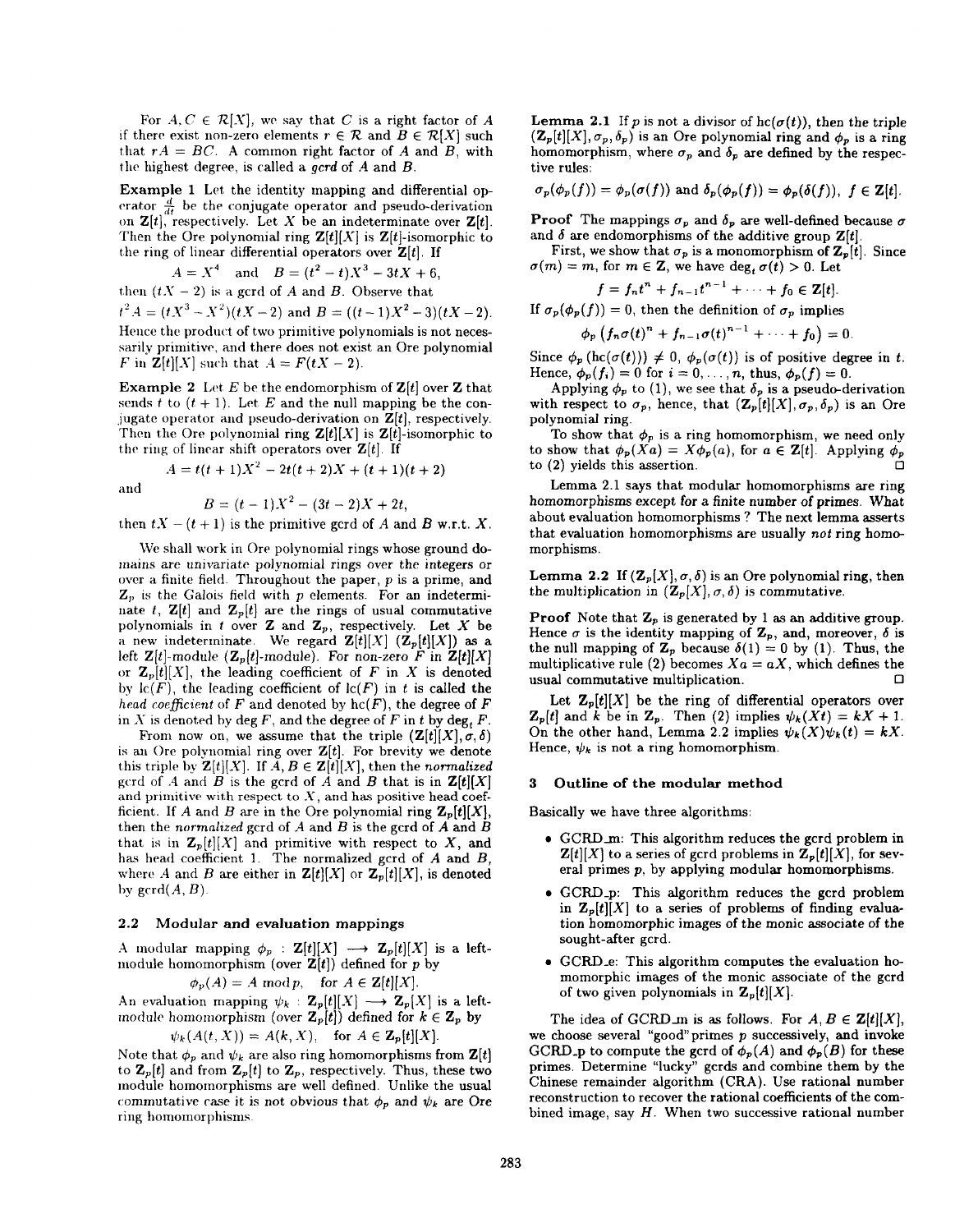reconstructions yield the same result we attempt a trialdivision of both  $A$  and  $B$  by  $H$ , using more primes if the division is not exact. We use rational number reconstruction because known bounds for the head coefficient of  $gcd(A, B)$ are loose. A similar situation also occurs in the gcd computation over algebraic number fields [5].

The idea of GCRD-p is similar. For given  $A_p$  and  $B_p$ in  $\mathbf{Z}_p[t][X]$ . We choose several "good" evaluation points *k* successively, and invoke GCRD-e to compute the monic associate of  $\psi_k(\text{gcd}(A_p, B_p))$ . Notice that this monic associate is essentially different from the monic associate of  $\gcd(\psi_k(A_p), \psi_k(B_p))$ , because  $\psi_k$  is not a ring homomorphism by Lemma 2.2. The combining process consists of interpolation and rational function reconstruction. The termination of GCRD.p is again determined by a trial division.

To outline the idea of the algorithm GCRD-e, let us recall the usual commutative case. Assume that  $\mathbf{Z}_p[t][X]$  is the usual commutative polynomial ring. Then the diagram

$$
\mathbf{Z}_p[t][X] \times \mathbf{Z}_p[t][X] \xrightarrow{\text{gcd}} \mathbf{Z}_p[t][X] \downarrow \psi_k \qquad \downarrow \psi_k
$$

$$
\mathbf{Z}_p[X] \times \mathbf{Z}_p[X] \xrightarrow{\text{gcd}} \mathbf{Z}_p[X]
$$

commutes unless  $k$  is a root of some polynomial (relative to  $A_p$  and  $B_p$ ) in  $\mathbb{Z}_p[t]$ . The commutativity allows us to compute  $\psi_k(\gcd(A_p, B_p))$  by Euclid's algorithm in  $\mathbb{Z}_p[X]$ .

If  $\mathbf{Z}_p[t][X]$  is an Ore polynomial ring, then the foregoing diagram is usually not commutative when the mapping gcd is replaced by gcrd, because  $\psi_k$  is usually not a ring homomorphism. Thus, Euclid's algorithm in  $\mathbf{Z}_p[X]$  will not produce what we desire.

To overcome this difficulty, we return to the commutative caae. A careful observation of the classical method reveals that one may obtain  $\psi_k(\gcd(A_p, B_p))$  without using the property that  $\psi_k$  is a ring homomorphism. The idea goes as follows. We form the Sylvester matrix  $M$  of  $A_p$ and  $B_p$ , apply  $\psi_k$  to the entries of  $M$  to get the matrix  $M_k$ , and then compute the rank of  $M_k$  using Gaussian elimination. Set  $d = \deg A_p + \deg B_p - \operatorname{rank}(M_k)$ . Then d is the degree of  $gcd(A_p, B_p)$  unless  $k$  is a root of some known polynomial (see [6, Theorem 7.2]). We then form the determinant polynomial for the dth subresultant of  $A_p$  and  $B_p$ , apply  $\psi_k$  to its entries to get the determinant polynomial  $S_d$ , and finally expand  $S_d$ , which is  $\mathbf{Z}_p$ -linearly dependent on  $\psi_k(\gcd(A_p, B_p))$  by the algebraic subresultant theory. In this approach the multiplication in  $\mathbf{Z}_p[X]$  is not used. This idea can be generalized to Ore polynomial rings.

#### 4 Detailed description of the modular method

This section has five parts: in Section 4.1 we define the notion of subresultants for Ore polynomials; Sections 4.2, 4.4 and 4.5 are devoted to describing the algorithms GCRD-e, GCRD<sub>-P</sub>, GCRD<sub>-</sub>m, respectively. In Section 4.3 we briefly review rational number and function reconstructions.

### 4.1 Subresultants for Ore polynomials

In this section we introduce the notion of subresultants for Ore polynomials, and prove some properties that are used later. More details about the subresultant theory for Ore polynomials are presented in [8]. Throughout this section we let  $\mathcal{R}[X]$  be an Ore polynomial ring with the conjugate operator  $\sigma$  and pseudo-derivation  $\delta$ .

Let  $A: A_1, A_2, \ldots, A_m$  be a sequence in  $\mathcal{R}[X]$  and *n* the maximum of the degrees of the *Ai 's.* The matrix associated with *A*, mat(*A*), is the  $m \times (n + 1)$  matrix whose entry in the ith row and jth column is the coefficient of  $X^{n+1-j}$ in  $A_i$ . If  $m \leq n + 1$ , then the determinant polynomial of A, detpol( $A$ ), is detpol( $mat(A)$ ) (see [9, 10]).

**Definition 4.1** Let  $A$  and  $B$  be in  $\mathcal{R}[X]$  with respective degrees  $m$  and  $n$ , where  $m \geq n$ . The  $n$ th subresultant of  $A$ and *B* is defined to be *B*. For  $0 \leq j \leq n-1$ , the jth subresultant of *A* and *B*,  $sres<sub>j</sub>(A, B)$ , is defined to be the determinant polynomial of the sequence

$$
X^{n-j-1}A,\ldots,XA,\,A,\,X^{m-j-1}B,\ldots,XB,\,B.
$$

Example 3 Let *A, B* be the same as those in Example 1. Then  $sres_1(A, B)$  is detpol $(XA, A, X^2B, XB, B)$  equal to

|  |  | $\text{detpol} \left( \begin{array}{cccccc} 1 & 0 & 0 & 0 & 0 & 0 \ 0 & 1 & 0 & 0 & 0 & 0 \ t^2-t & 4t-2 & -3t+2 & 0 & 0 & 0 \ 0 & t^2-t & 2t-1 & -3t & 3 & 0 \ 0 & 0 & t^2-t & 0 & -3t & 6 \end{array} \right).$ |  |  |
|--|--|-------------------------------------------------------------------------------------------------------------------------------------------------------------------------------------------------------------------|--|--|

The following lemma can be seen as an extension of the Leibniz rule in calculus.

**Lemma 4.1** If  $r \in \mathcal{R}$  and  $A \in \mathcal{R}[X]$ , then the polynomial  $(X^{i}(rA) - \sigma^{i}(r)X^{i}A)$  is an R-linear combination of  $X^{i-1}A$ ,  $X^{i-2}A, \ldots, A$ , for  $i \in \mathbb{Z}^+$ 

**Proof** If  $i = 1$ , then  $X(rA) - \sigma(r)XA = \delta(r)A$  by (2). The lemma follows by induction on  $i$ .  $\Box$ 

In the rest of this section let *A* and *B* be in  $\mathcal{R}[X]$  with respective positive degrees m and n, and  $m \ge n$ . For  $r \in \mathcal{R}$ and  $i \in \mathbb{Z}^+$ , the  $\sigma$ -factorial of  $r$  with order i is the product of r,  $\sigma(r)$ , ...,  $\sigma^{r-1}(r)$ , and is denoted by  $r^{[t]}$ . Note that  $lc(XB) = \sigma(lc(B))$  by (2). Hence it is easy to prove by induction that  $\prod_{i=0}^{m-n}$  lc $(X^iB) =$  lc $(B)^{\lfloor m-n+1\rfloor}$ .

Definition 4.2 The (right) *pseudo-remainder* of *A* and *B,* prem $(A, B)$ , is defined to be *R* with deg  $R < n$  such that

$$
lc(B)^{[m-n+1]}A = QB + R.
$$
 (3)

where  $Q \in \mathcal{R}[X]$  with deg  $Q = m - n$ .

**Lemma 4.2**  $(X^i$ prem $(A, B)$  – prem $(X^i A, X^i B)$  is an  $\mathcal{R}$ linear combination of  $X^{i-1}A, \ldots, A, X^{m-n+i}B, \ldots, B$ , for all  $i \in \mathbb{Z}^+$ .

**Proof** Set  $b = \ln(B)^{[m-n+1]}$ . By (3) we get

$$
X^{\dagger}bA = X^{\dagger}QB + X^{\dagger}prem(A, B)
$$

and, since  $\text{lc}(X^{i}B) = \sigma^{i}(\text{lc}(B))$ , for all  $i \in \mathbb{N}$ ,

 $\sigma^{i}(b)X^{i}A = Q_{i}X^{i}B + \text{prem}(X^{i}A, X^{i}B),$ 

where  $Q, Q_i \in \mathcal{R}[X]$  both with degree  $m - n$ . Lemma 4.1 implies that  $X^i bA - \sigma^i(b) X^i A$  is an R-linear combination of  $X^{i-1}A$ , ..., A. The lemma is proved by subtracting the above two equations.

The following two propositions form the basis for our modular method. In their proofs we use the properties of determinant polynomials given in [10, pp. 241-243]. Except Theorem 7.5.1, all the assertions in Section 7.5 in [10] hold for Ore polynomials. In linear differential case these two propositions are implicitly stated in [7].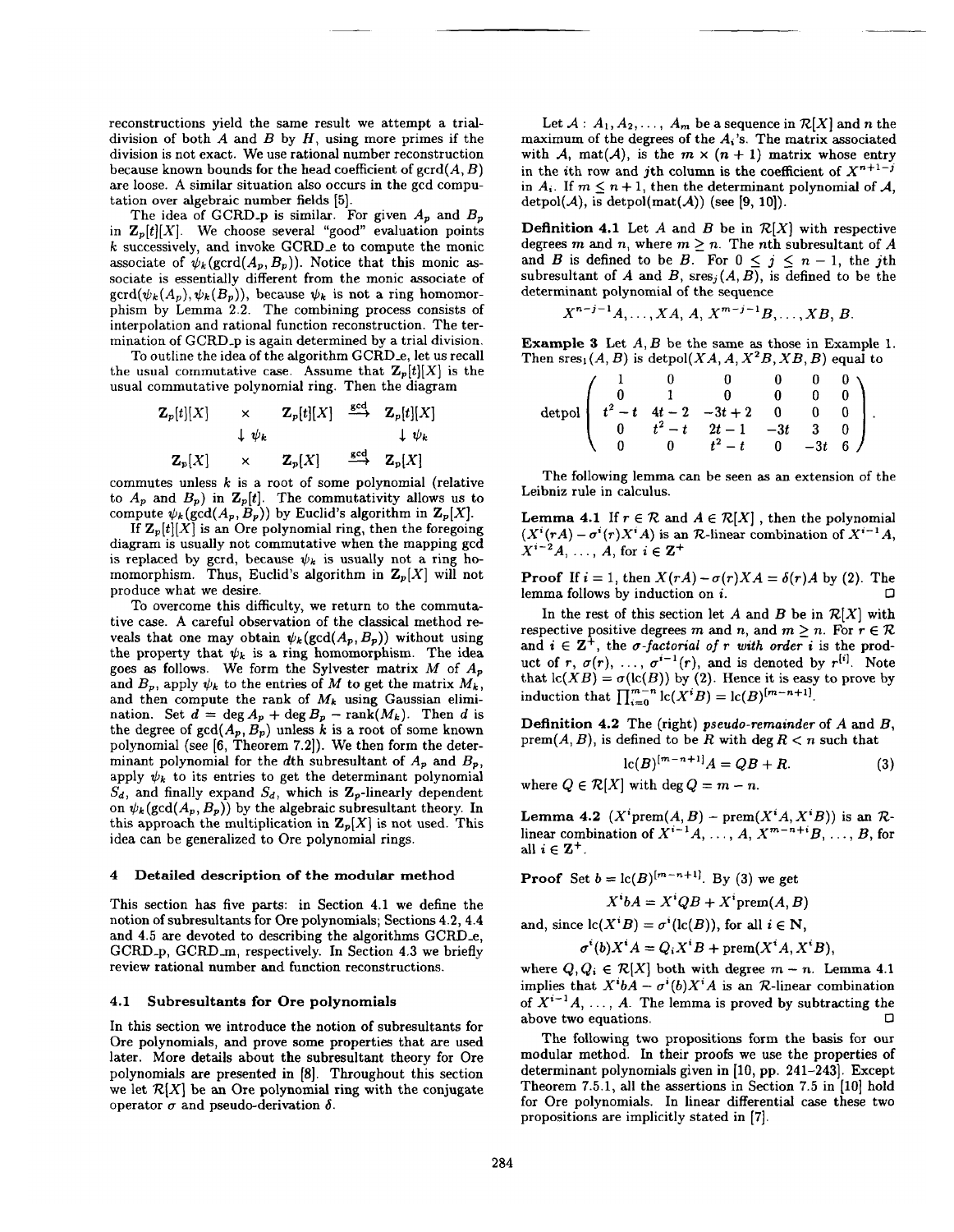Proposition 4.3 If d is the degree of the gcrds of *A* and *B,* then the dth subresultant of A and *B is* a gcrd of *A* and *B.*

**Proof** Let  $S_d = \text{sres}_d(A, B)$  and  $R = \text{prem}(A, B)$ .

The proof will be done by induction on n. If  $n = 1$ , then either  $d = 1$  or  $d = 0$ . If  $d = 1$ , then *B* is a gcrd of *A* and B, and B is sres<sub>n</sub>(A, B) by Definition 4.1. If  $d = 0$ , then<br>sres<sub>0</sub>(A, B) = detpol(A,  $X^{m-1}B, \ldots, B$ ). It follows from (3) that

$$
-{\rm lc}(B)^{[m]} {\rm sres}_0(A,B)=(-1)^m{\rm lc}(B)^{[m]} R.
$$

Since  $R \neq 0$ , sres<sub>0</sub> $(A, B)$  is non-zero, and it is clearly a gcrd of *A* and *B.*

Assume that Proposition 4.3 holds for  $i < n$ . If  $d = n$ , then  $B$  is a gcrd of  $A$  and  $B$ . Hence, we may assume that  $d < n$ , i.e.  $R \neq 0$ . Let  $l = \deg R$  and  $b = \lg(B)^{[m-n+1]}$ . Then  $l \geq d$ . By the definition of subresultants we have

$$
S_d = \operatorname{det} \operatorname{pol}(X^{n-d-1}A, \ldots, A, X^{m-d-1}B, \ldots, B).
$$

It follows from (3) that

$$
\sigma^{n-d-1}(b)S_d =
$$
  
 
$$
\text{detpol}(R_{n-d-1}, X^{n-d-2}A, \dots, A, X^{m-d-1}B, \dots, B),
$$

where  $R_{n-d-1} = \text{prem}(X^{n-d-1}A, X^{n-d-1}B).$ 

By Lemma 4.2,  $R_{n-d-1}$  can be replaced by  $X^{n-d-1}R$ . Hence,

 $\sigma^{n-d-1}(b)S_d =$ 

detpol( $X^{n-d-1}R, X^{n-d-2}A, \ldots, A, X^{m-d-1}B, \ldots, B$ ).

In the same way we replace  $X^i A$  by  $X^i R$ , for  $i = n - d - 2$ ,  $n-d-3, \ldots, 0$ . Thus,

$$
rS_d = \operatorname{det} \operatorname{pol}(X^{n-d-1}R, \ldots, R, X^{m-d-1}B, \ldots, B),
$$

for some non-zero  $r \in \mathcal{R}$ . Therefore, there exists a non-zero  $h \in \mathcal{R}$  such that

$$
rS_d = h \det \text{pol}(X^{l-d-1}B, \ldots, B, X^{n-d-1}R, \ldots, R),
$$
 (4)

The right-hand side of (4) is equal to  $h \, sres_d(B, R)$ . Therefore,  $rS_d = h \operatorname{sres}_d(B, R)$ . The proposition then follows from the induction hypothesis.

**Proposition 4.4** Let  $M$  be the matrix associated with the sequence  $X^{n-1}A$ ,  $\ldots$ ,  $XA$ ,  $A$ ,  $X^{m-1}B$ ,  $\ldots$ ,  $XB$ ,  $B$ . If the gcrds of  $A$  and  $B$  have degree  $d$ , then  $rank(M)$  is equal to  $(m + n - d)$ .

**Proof** Since  $S_d$  is nonzero, the rows of *M* represented by  $X^{n-d-1}A, \ldots, A, X^{m-d-1}B, \ldots, B$  are  $\mathcal{R}\text{-linearly independent}$ . pendent. Hence, the rows of  $M$  represented by  $X^{n-\alpha-1}A$ ,  $\ldots, A, X^{m-1}B, \ldots, X^{m-a-1}B, \ldots, B$  are R-linearly independent. Thus, we conclude that  $\text{rank}(M) \geq m + n - d$ .

There are non-zero  $u, v \in \mathcal{R}$  and  $U, V \in \mathcal{R}[X]$  such that  $uA = US_d$  and  $vB = VS_d$ , because  $S_d$  is a gcrd of *A* and *B* by Proposition 4.3. Hence all the  $X^iA$ , for  $0 \leq i \leq n-1$ , and  $X^jB$ , for  $0 \le j \le m-1$ , are R-linear combinations of  $X^{m+n-a-1}S_d, \ldots, S_d$ . Therefore,  $\text{rank}(M) \leq m+n-d$ .  $\Box$ 

Example 4 Let *A, B* be the same as those in Example 1, and  $M = \text{mat}(X^2A, XA, A, X^3B, X^2B, XB, B)$ , that is,

|  | $\mathbf{u}$                                                                                                                                                                                                                   | $\mathbf{0}$ | 0            | $0 \quad 0$ |  |
|--|--------------------------------------------------------------------------------------------------------------------------------------------------------------------------------------------------------------------------------|--------------|--------------|-------------|--|
|  | and the contract of the contract of the contract of the contract of the contract of the contract of the contract of the contract of the contract of the contract of the contract of the contract of the contract of the contra | $\mathbf{0}$ | $\mathbf{0}$ |             |  |
|  | $t^2-t$ 6t - 3 - 3t + 6 - 3                                                                                                                                                                                                    |              | $0-$         | $0\quad 0$  |  |
|  | 0 $t^2-t$ $4t-2$ $-3t+2$                                                                                                                                                                                                       |              | $\mathbf{0}$ | 0           |  |
|  | 0 $t^2-t$ $2t-1$ $-3t$ 3 0                                                                                                                                                                                                     |              |              |             |  |
|  | 0 0 $t^2-t$ 0                                                                                                                                                                                                                  |              |              | $-3t$ 6 /   |  |

The rank of *M* is equal to 6. It follows from Proposition 4,4 that  $\text{gcd}(A, B)$  is of degree 1 and then from Proposition 4.3 that  $\gcd(A, B)$  is  $\mathbf{Z}[t]$ -linearly dependent on  $\operatorname{sres}_1(A, B)$ , which is equal to  $-9t(3t-2)(tX-2)$ .

## 4.2 The algorithm GCRD\_e

In this section let  $(\mathbf{Z}_{p}[t][X], \sigma_{p}, \delta_{p})$  be an Ore polynomial ring. Fix an element *k* of  $\mathbf{Z}_p$  and the evaluation mapping  $\psi_k$ . Assume  $A, B \in \mathbb{Z}_p[t][X]$ , with deg  $A = m$  and deg  $B = n$ , and  $m\geq n\geq 1$ . Let

$$
M = \text{mat}(X^{n-1}A, \ldots, XA, A, X^{m-1}B, \ldots, XB, B).
$$

We show how to use the arithmetic in  $\mathbf{Z}_p$  to compute the monic associate of  $\psi_k(\text{gcd}(A, B))$ .

**Lemma 4.5** Let  $G = \text{gcd}(A, B)$  with deg  $G = d$ , and let  $S_d = \operatorname{sres}_d(A, B)$ . If  $\psi_k(\text{lc}(S_d))$  is nonzero, then  $\psi_k(G) / \psi_k(\mathrm{lc}(G)) = \psi_k(S_d) / \psi_k(\mathrm{lc}(S_d)).$ 

**Proof** By Proposition 4.3 there exists a non-zero element  $r$ of  $\mathbf{Z}_{p}[t]$  such that  $rG = S_d$ . Since  $\psi_k(\text{lc}(S_d))$  is nonzero,  $\psi_k(\text{lc}(G))$  is also nonzero. Applying  $\psi_k$  to

$$
G/\mathrm{lc}(G)=S_d/\mathrm{lc}(S_d)
$$

 $yields the lemma.$ 

Definition 4.3 The evaluation point k is *unlucky* for *A* and *B* if either  $\psi_k(\sigma_p^i(\text{lc}(B))) = 0$ , for some *i* with  $0 \leq i \leq$  $m-1$ , or  $\psi_k(\text{lc}(\text{sres}_d(A, B)))=0$ , where  $d=\deg \text{gcd}(A, B)$ .

Now, we present GCRD<sub>-e</sub> for computing the evaluation homomorphic images of the monic associate of  $\text{gcd}(A, B)$ when evaluation points are not unlucky.

## algorithm GCRD.e

**Input:** A prime *p*, a residue  $k \in \mathbb{Z}_p$ , and  $A, B \in \mathbb{Z}_p[t][X]$ with deg  $A \ge \text{deg } B \ge 1$ .

Output:  $g \in \mathbb{Z}_p[X]$ . If *k* is not unlucky, *g* is the monic associate of  $\psi_k(\text{gcd}(A, B))$ , otherwise g is 0 or of degree greater than *d.*

*1.*  $m \leftarrow \deg A; n \leftarrow \deg B;$ 

2. if 
$$
\psi_k
$$
 ( $\prod_{i=0}^{m-1} \sigma_p^i(\text{lc}(B))$ ) = 0 then return(0);

3.  $M_k \leftarrow \text{the image of } M$  under  $\psi_k$ ;

- 4.  $r \leftarrow \text{rank}(M_k);$
- 
- 5. if  $r = m + n$  then return(1);<br>6.  $S \leftarrow$  the determinant formula 6.  $S \leftarrow$  the determinant formula of (sres<sub>m+n-r</sub>(A, B));<br>7.  $a \leftarrow$  the expansion of  $\psi_k(S)$ ;
- 
- 7.  $g \leftarrow$  the expansion of  $\psi_k(S)$ ;<br>8. **if** deg  $g = m + n r > 0$  the if deg  $g = m + n - r > 0$  then  $g \leftarrow g/\text{lc}(g)$ ;
- 9. else  $q \leftarrow 0$ ;
- 10. return $(g)$ ;

The following example shows how GCRD.e works.

Example 5 We regard *A* and *B* in Example 1 as polynomials in  $\mathbb{Z}_{11}[t][X]$ . Let us use GCRD<sub>-</sub>e to compute evaluation homomorphic images of  $\text{gcd}(A, B)$ . The evaluation points O and 1 are unlucky, because the leading coefficient of *B is*  $t(t-1)$ . For  $k = 2$ , the matrix *M* given in Example 4 is mapped by  $\phi_2$  to  $M_2$  whose entries are those of M evaluated at 2. The rank of  $M_2$  is 6, and hence we get an upper bound for the degree of  $\text{gcd}(A, B)$  to be  $\text{deg}(A) + \text{deg}(B) - 6 = 1$ by Proposition 4.4. In line 6, S, the determinant formula of  $sres<sub>1</sub>(A, B)$ , is formed as given in Example 3. The entries of the determinant polynomial  $\psi_2(S)$  in line 7 are those of S evaluated at 2. Expanding  $\psi_2(S)$  yields  $g = 10X + 1$  in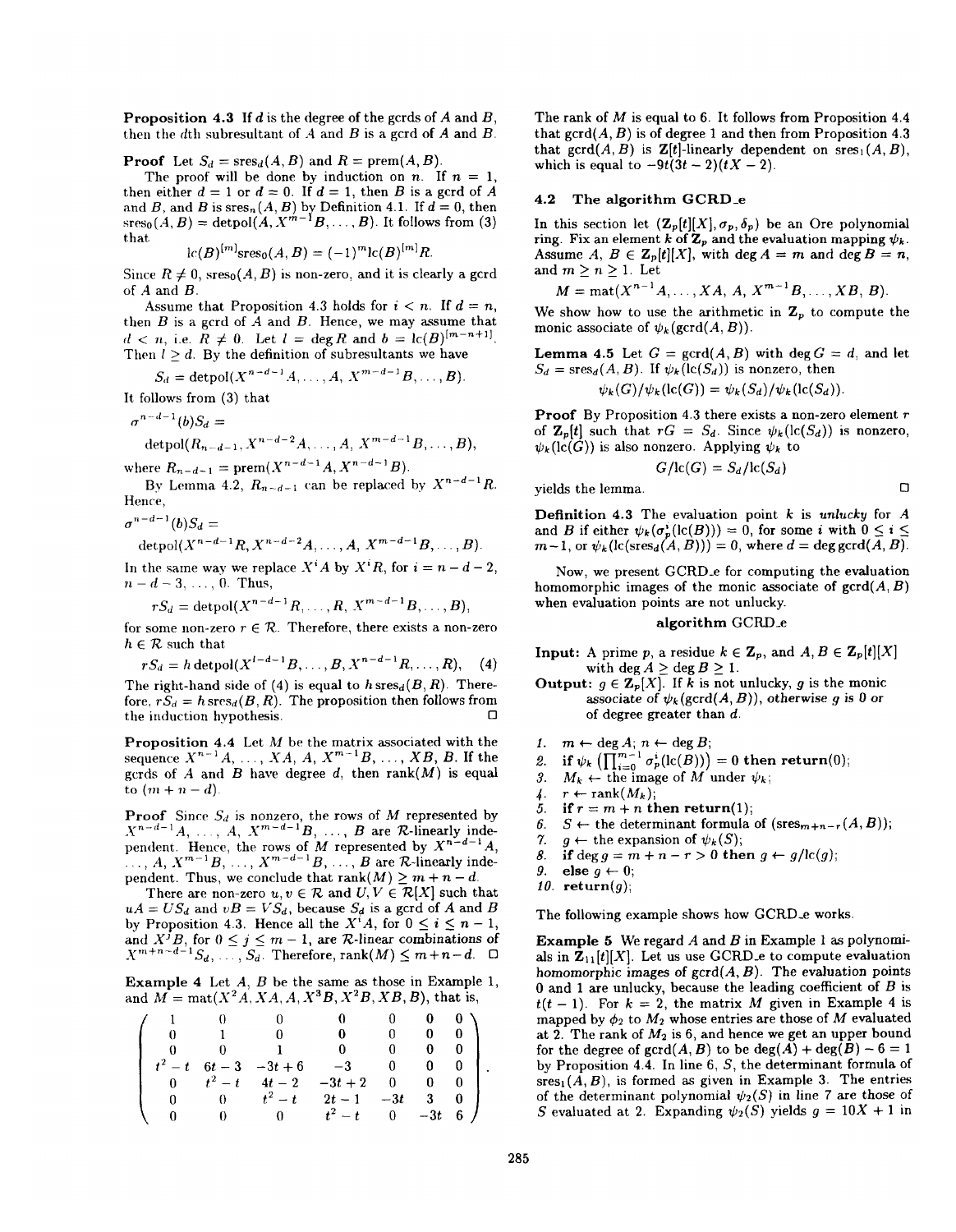line 7. Since deg  $g = 1$ , g is normalized to be  $X + 10$  in line 8.

If  $k = 8$ , then in line 4 we get the rank of  $M_8$ ,  $r = 6$ , but g computed by the commands in lines 6 and 7 is zero. Hence 8 is also an unlucky point.

Proposition 4.6 The algorithm GCRD.e is correct.

**Proof** Let deg gcrd $(A, B) = d$  and  $S_d = \text{sres}_d(A, B)$ . We may exclude the case when  $\psi_k(\sigma_p^i(\text{lc}(B))) = 0$ , for some i with  $0 \leq i \leq m$ . Thus,  $\deg \psi_k(X^i B) = n + i$ , for  $0 \leq$  $i < m$ , since  $\text{lc}(X^iB) = \sigma_p^i(\text{lc}(B))$ . Let r be obtained from line 4. Note that  $r \leq \text{rank}(M)$ , since  $M_k$  is the evaluation homomorphic image of *M,*

If  $r = m + n$ , then rank(M) =  $m + n$ , consequently,  $d = 0$ by Proposition 4.4. Therefore, it is correct that GCRD\_e returns 1 in line 5.

Suppose that  $r < m + n$ . Let  $l = m + n - r$ . Then Proposition 4.4 implies that  $l \geq d$ . Note that  $M_k$  in line 3 is the matrix associated with the sequence

$$
\psi_k(X^{n-1}A), \ldots, \psi_k(X^{n-d-1}A), \ldots, \psi_k(A),
$$
  
\n $\psi_k(X^{m-1}B), \ldots, \psi_k(X^{m-d-1}B), \ldots, \psi_k(B).$ 

If  $k$  is not unlucky, then the members of the sequence

$$
\psi_k(X^{n-d-1}A), \quad \ldots, \quad \psi_k(A),
$$
  

$$
\psi_k(X^{m-1}B), \quad \ldots, \quad \psi_k(X^{m-d-1}B), \quad \ldots, \quad \psi_k(B)
$$

are  $\mathbb{Z}_p$ -linearly independent, because  $\psi_k(\text{lc}(S_d)) \neq 0$ . Consequently, we have  $r = m + n - d$ . Hence, the polynomial g obtained from lines 6 and 7 is  $\psi_k(S_d)$  of degree d. By Lemma 4.5 GCRD.e is correct.

Now, assume that  $\psi_k(\text{lc}(S_d))) = 0$ . Then we have either  $l > d$  or  $l = d$  and deg  $\psi_k(S_d) < d$ . In the former case the polynomial g obtained from lines 6 and 7 has degree either greater than *d* or less than *l*, so GCRD e returns either 0 or a polynomial with degree greater than d. In the latter case GCRD<sub>-</sub>e returns 0, according to line 9.  $\Box$ 

To analyze GCRD-e for linear differential operators over  $\mathbf{Z}_{p}[t]$ , we count the number of word operations needed, and we assume that arithmetic operations in  $\mathbf{Z}_p$  can be performed in unit time. By the complexity of an algorithm we mean the worse-cae complexity.

#### Proposition 4.7 If

 $m = \max(\deg A, \deg B)$ , and  $m_t = \max(\deg_t A, \deg_t B)$ , then the complexity of GCRD\_e is  $O(m_t m^2 + m^3)$ .

**Proof** Since  $\sigma$  is the identity mapping, GCRD.e takes  $O(m_t)$  in line 2. There are two calculations in line 3, namely, constructing  $M$  by differentiation and computing  $M_k$  by Horner's evaluation, each of which takes  $O(m_t m^2)$ . The time for computing the rank of  $M_k$  in line 4 is bounded by  $O(m^3)$ , and so is the time for expanding  $\psi_k(S)$  in line 7. The time for other calculations can certainly be neglected.

In GCRD<sub>-e</sub>, the homomorphic image of the  $(m+n-r)$ <sup>th</sup> subresultant of  $A$  and  $B$  is computed by expanding its determinant formula (not by the subresultant algorithm). It can also be read off from the Gaussian elimination for computing the rank of  $M$ , provided the pivot rows are chosen properly. The interested reader is referred to [8] for a more sophisticated and efficient version of GCRD<sub>-e</sub>.

## 4.3 Rational Number and Function Reconstructions

To use interpolation to combine the evaluation homomorphic images of the monic gcrd of two Ore polynomials, say *A* and *B*, in  $\mathbb{Z}_p[t][X]$ , we need to know a multiplicative bound for the denominators of the monic gcrd of  $A$  and  $B$ . In the algebraic case, such a bound is  $gcd(lc(A), lc(B))$ . However, there are counterexamples showing that neither the gcd nor the lcm of  $lc(A)$  and  $lc(B)$  is the desired multiplicative bound. A multiplicative bound is the leading coefficient of the dth subresultant of  $A$  and  $B$  if  $\text{gcd}(A, B)$  has degree  $d$ . Unfortunately, this multiplicative bound is loose. Inspired by the work in [5], we use rational function reconstruction to combine the evaluation homomorphic images of  $\text{gcd}(A, B)$ . A similar problem arises when *A* and *B* are in  $\mathbf{Z}[t][X]$ . So, the rational number reconstruction is also needed.

We will not go into the details about rational number and rational function reconstructions. The reader may find relevant materials about rational number reconstruction in [13, 14, 4], and those about rational function reconstruction in [8], as well as the Maple function Ratrecon.

Applying rational number (function) reconstruction to the coefficients of a polynomial, one may easily get:

## algorithm COEFF\_n

**Input:** A modulus  $m \in \mathbb{Z}^+$  and a residue  $R \in \mathbb{Z}_m[t][X]$ . Output:  $A \in \mathbf{Q}[t][X]$ , such that  $A \equiv R \mod m$ 

and the denominators and numerators of the rational coefficients in  $A$  range from  $-\sqrt{m/2}$  to  $\sqrt{m/2}$  if such a polynomial exists. Otherwise, NIL is returned.

# algorithm  $COEFF_f$

**Input:** A modulus  $M \in \mathbb{Z}_p[t]$  and a residue  $R \in \mathbb{Z}_p[t][X]$ . Output:  $A \in \mathbf{Z}_p(t)[X]$ , such that  $A \equiv R \mod M$ and the denominators and numerators of the rational function coefficients in *A* have degrees less than  $(\deg_t M)/2$  if such a

polynomial exists. Otherwise, NIL is returned.

In these two algorithms we use the least non-negative representation for integral residues. We also remark that the solution satisfying the specification of COEFF\_ $\mathbf n$  (COEFF $\mathbf f$ ) is unique if existent.

# 4.4 The algorithm GCRD\_p

Let  $(\mathbf{Z}_{p}[t][X], \sigma_{p}, \delta_{p})$  be an Ore polynomial ring. We present the modular algorithm GCRD-p for computing gcrds in this ring. First, we reduce the gcrd problem in  $\mathbb{Z}_p[t][X]$  to a series of problem of computing the evaluation homomorphic images in  $\mathbb{Z}_p[X]$ , which will be later solved by the algorithm GCRD\_e. The "lucky" evaluation homomorphic images are combined by Newton's interpolation and COEFFf. The termination of GCRD-p is determined by trial division. It is a rare, though possible case that there are not enough lucky evaluation points in  $\mathbb{Z}_p$ . If this happens, GCRD<sub>-</sub>p reports failure.

#### algorithm GCRD-p

Input: A prime p, and  $A, B \in \mathbb{Z}_p[t][X]$  with  $\deg A \geq \deg B \geq 1$ . **Output:** C, where  $C = \text{gcd}(A, B)$ .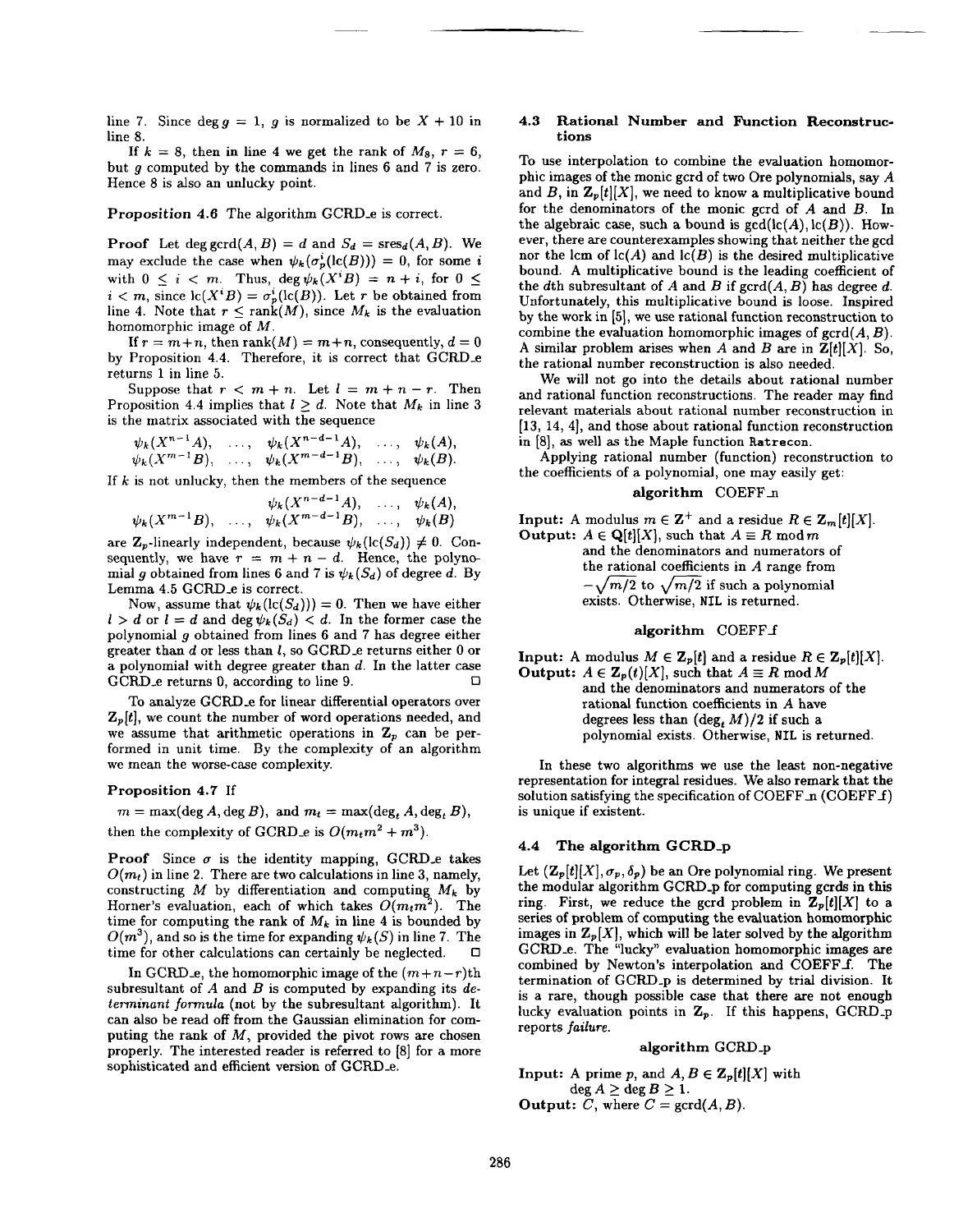$[initialize~the~modulus,~residue,~and~degree]$  $k \leftarrow 0$  $\mathbf{1}$ . 2. repeat  $3.$ if  $k = p$  then report failure; 4.  $R_k \leftarrow \text{GRCD.e}(p, k, A, B); k \leftarrow k+1;$ <br>5. until  $R_k \neq 0$ *until*  $R_k \neq 0$  $\delta$ *.*  $d_k \leftarrow \deg R_k$ ; 7. if  $d_k = 0$  then return(1);<br>8.  $M \leftarrow t - k$ ;  $R \leftarrow R_k$ ;  $d \leftarrow$  $M \leftarrow t-k; R \leftarrow R_k; d \leftarrow d_k; C \leftarrow 0;$ [main loop] 9. while true do { $10$ . *10.* repeat 11. **if**  $k = p$  then *report failure*; 12.<br> **13. until**  $R_k \neq 0$ <br> **13. until**  $R_k \neq 0$ until  $R_k \neq 0$  $14.$   $d_k \leftarrow \deg R_k;$ [ test for unlucky evaluation homomorphism ] *15.* if  $d_k < d$  then goto line 7; 16. if  $d_k = d$  then { [ combine] 17.  $R \leftarrow \text{Interpolation}(R, M, R_k, t-k);$ <br>18.  $M \leftarrow (t-k)M;$  $M \leftarrow (t-k)M;$ 19.  $C' \leftarrow \text{COEFF.}f(M, R);$ 20. if  $C \neq 0$  and  $C = C'$  then [ trial division ] 21. if  $A \equiv 0 \mod C$  and  $B \equiv 0 \mod C$  then 22.  $C \leftarrow$  the numerator of C; 23. return $(C)$ ; 24.  $C \leftarrow C'; \}$ 

Example 6 Let *A* and B be the same as those in Example 5. We compute  $\text{gcd}(A, B)$  by the algorithm GCRD<sub>-</sub>p. The loop from line  $2$  to 5 discards the evaluation points  $0$ and 1 and finds  $R_2 = X + 10$ , as computed in Example 5. Hence M, R, and d are initialized to be  $t-2$ ,  $X + 10$ , and 1, respectively. The while-loop yields:

| $k \mid R_k$                                   |                       |         |
|------------------------------------------------|-----------------------|---------|
|                                                | $3X + 3X + 4t + 2$    | NIL     |
| $4 \mid X+5$                                   | $X + 10t^2 + 9t + 7$  | $X+9/t$ |
| $\begin{array}{ c c c }\n5 & X+4\n\end{array}$ | $X + t + 6t^2 + 9t^3$ | $X+9/t$ |

COEFF f yields the same result in the second and third iterations. We then invoke the trial division in line 21 which affirms  $\gcd(A, B) = tX + 9$ .

Proposition 4.8 The algorithm GCRD\_p is correct

**Proof** Let  $G = \text{gcd}(A, B)$  with  $\text{deg}_t G = d_t$ . If there are less than  $(2d_t + 2)$  lucky points in  $\mathbb{Z}_p$ , then GCRD<sub>-</sub>p reports failure. Assume that there are more than  $(2d_t + 1)$ lucky points in  $\mathbb{Z}_p$ . Then the tentative degree *d* in GCRD<sub>-</sub>p will be eventually equal to  $\deg G$ , because, for each unlucky point, GCRD<sub>-</sub>e returns either 0 or a polynomial in  $\mathbf{Z}_{p}[X]$ whose degree is greater than deg  $G$ . The unlucky evaluation points can be detected in line 15 as soon as a lucky one is encountered. So, we may suppose that  $d$  is equal to  $\deg G$ . Then each *Rk* entering Newton's interpolation in *line 17 is* equal to  $\psi_k(G/\text{lc}(G))$  by Proposition 4.5. Hence, the congruence  $R \equiv G/\text{lc}(G) \mod M$  holds in GCRD<sub>-</sub>p. Since the solution to the rational function reconstruction problem is unique, COEFF f in line 19 recovers  $G/\text{lc}(G)$  when deg, M exceeds  $2d_t$ . COEFF f produces  $G/\text{lc}(G)$  again when the next lucky evaluation point is encountered. Then the condition  $C = C'$  in line 20 is satisfied. Therefore, GCRD<sub>-</sub>p returns  $G$  after a trial division.  $\Box$ 

The next lemma ensures that GCRD\_p does not report failure if  $p$  is "sufficiently" large.

Lemma 4.9 If  $A, B \in \mathbb{Z}_p[t][X]$ , deg  $A = m$ , deg  $B = n$ , and  $m \geq n$ , then there are at most

$$
\deg_t \left( \prod_{i=0}^{m-1} \sigma_p^i(\text{lc}(B)) \right) + m \deg_t B + n \deg_t A \qquad (5)
$$

unlucky evaluation points for *A* and B,

Proof If *k* is unlucky for *A* and B, then *k* is a root of the polynomial  $\left(\prod_{i=0}^{m-1} \sigma_p^i(\text{lc}(B))\right) \text{lc}(\text{sres}_d(A, B))$ , where *d* is the degree of  $\gcd(A, B)$ . The integer (5) is a degree bound for this polynomial. ❑

In analyzing the computing time of GCRD\_p for linear differential operators over  $\mathbf{Z}_{p}[t]$ , we assume that no unlucky evaluation points occur, and that the verification of the gcrd, by means of the trial divisions, is successful on the first try. We let m be the maximum of degrees of *A* and *B* in X, *d* the degree of  $\text{gcrd}(A, B)$ ,  $d_t$  the maximum of degrees of  $A$ , *B* and  $\text{gcd}(A, B)$  in t, and  $d_t > 0$ .

Proposition 4.10 If *d* is equal to O, then the complexity of GCRD<sub>-</sub>p is  $O(d_t m^2 + m^3)$ . Otherwise it is

$$
O(d_t^2m^2 + d_t m^3 + dd_t^3) + T_p(m, d, d_t),
$$

where the function  $T_p(m, d, d_t)$  is the complexity of trial division.

**Proof** If *d* is equal to 0, then we need only perform GCRD\_e once. The proposition then follows from Proposition 4.7.

If  $d > 0$ , then we compute  $(2d_t + 2)$  monic homomorphic images of gcrd $(A, B)$  at a cost  $O(d_t(d_t m^2 + m^3))$  by Proposition 4.7. COEFF f is applied  $(2d_t + 1)$  times to  $(d + 1)$ sets of inputs with degree less than  $(2d_t + 2)$ ; the total cost is  $O(dd_1^3)$ . This cost dominates the costs of interpolation in line 17 and simplification in line 22.  $\Box$ 

Performing the trial division in GCRD-p is equivalent to deciding if  $sres_{d-1}(A, C)$  and  $sres_{d-1}(B, C)$  are zero. Using evaluation homomorphisms we can obtain a modular algorithm for the trial division with complexity  $O(m^3d_t^2 + m^4d_t)$ , *which* dominates other costs of GCRD\_p. However, we separate the cost  $T_p(m, d, m_t)$  from others because the trial division takes little time in practice.

#### 4.5 The algorithm GCRD-m

In this section, we let  $A, B \in \mathbb{Z}[t][X]$  with  $\deg A = m$  and  $\deg B = n$ . Let  $m \geq n \geq 1$  and  $G = \text{gcd}(A, B)$ . Using modular homomorphisms we transform the problem of computing  $G$  to a series of the problems of computing the monic associates of the modular homomorphic images of  $G$ . First, we define unlucky primes.

Definition 4.4 A prime *p* is *unlucky* for *A* and B if one of the following holds:

- 1. *p* is a divisor of  $hc(\sigma(t))lc(A)lc(B)$ ;
- 2. *p* is a divisor of  $lc(sres<sub>l</sub>(A, B))$ , where  $l = deg G$ ;
- 3. *p* is a divisor of  $\mathrm{hc}(G)$ ;
- 4.  $\phi_p(G)$  is not primitive with respect to X.

**Lemma 4.11** If p is not unlucky and  $\mathbb{Z}_p[t][X]$  is the Ore polynomial ring as defined in Lemma 2.1, then

$$
\gcd(\phi_p(A), \phi_p(B)) = \phi_p(G)/\phi_p(\mathrm{hc}(G)). \tag{6}
$$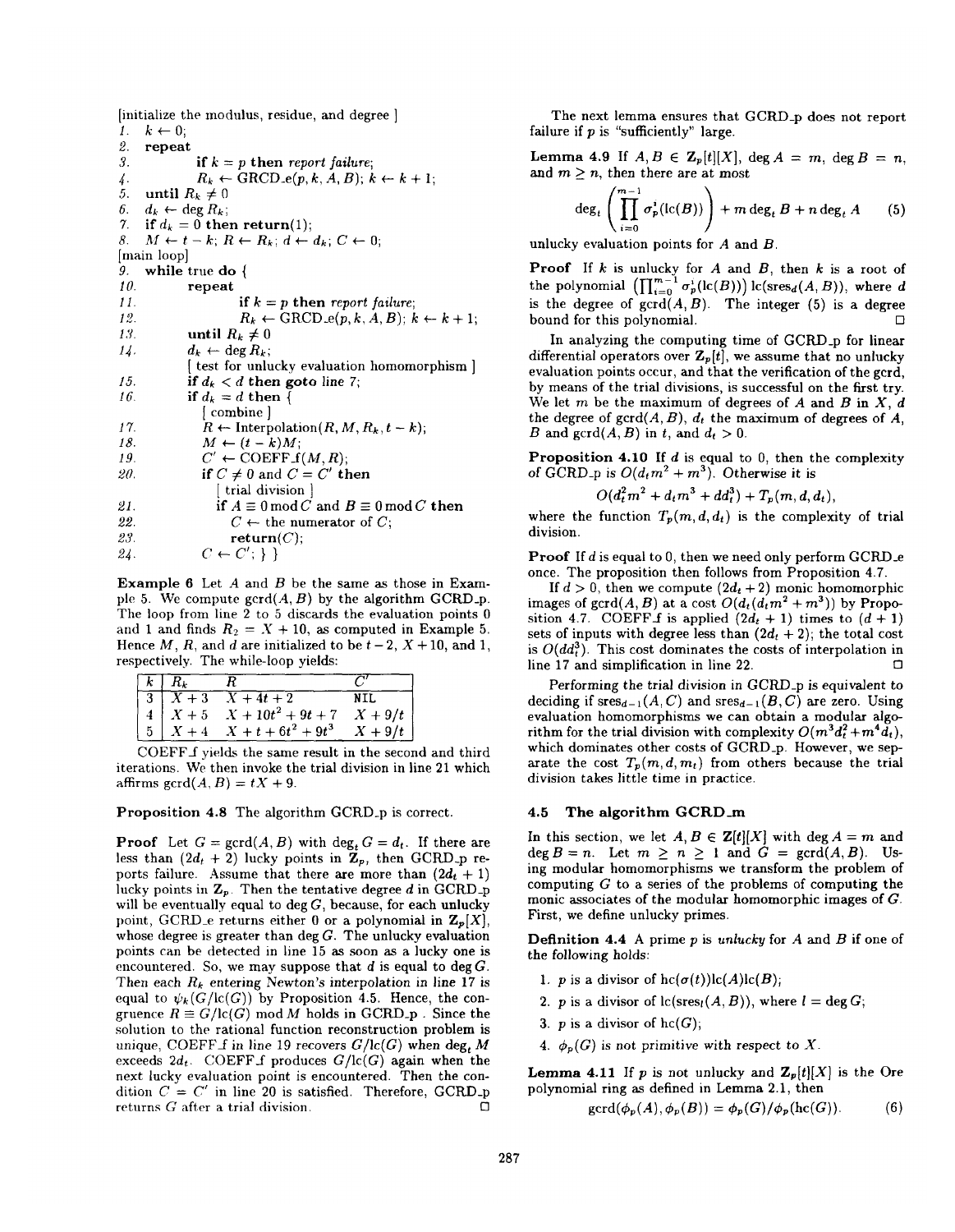**Proof** Let deg  $G = l$ . Since deg  $A = \deg \phi_p(A)$  and  $\deg B =$  $\deg \phi_p(B)$ ,  $\operatorname{sres}_l(\phi_p(A), \phi_p(B)) = \phi_p((\operatorname{sres}_l(A, B)) \neq 0$ . So, the degree of  $\text{gcd}(\phi_p(A), \phi_p(B))$  is not greater than *l*, since every common right factor of *A* and *B* must be a right factor of their subresultants. On the other hand, Lemma 2.1 implies that  $\phi_p(G)$  is a common right factor of  $\phi_p(A)$  and  $\phi_p(B)$ . Thus,  $\phi_p(G)$  is a gcrd of  $\phi_p(A)$  and  $\phi_p(B)$  since deg  $\phi_p(G) = l$ . Hence, (6) holds because  $\phi_p(G)$  is primitive with respect to  $X$ .

Clearly, there are only finitely many unlucky primes for *A* and *B*. For each lucky prime p,  $\phi_p(G)/hc(\phi_p(G))$  can be constructed by  $\text{gcd}(\phi_p(A), \phi_p(B))$ . These considerations lead to the algorithm GCRD\_m.

# algorithm GCRD m

 $Input: A, B \in \mathbb{Z}[t][X];$ Output: C, where  $C = \text{gcd}(A, B)$ . [initialize] I. if  $deg(A) \geq deg(B)$  then  $\{A_1 \leftarrow A; A_2 \leftarrow B; \}$ 2. **else**  $\{A_1 \leftarrow B; A_2 \leftarrow A; \}$ <br>3.  $A_1 \leftarrow$  the primitive part of  $A_1 \leftarrow$  the primitive part of  $A_1$  w.r.t. X; 4.  $A_2 \leftarrow$  the primitive part of  $A_2$  w.r.t. X; 5.  $b \leftarrow \text{hc}(A_1)\text{hc}(A_2)\text{hc}(\sigma(t));$ [initialize the modulus, residue, and degrees] 6.  $p \leftarrow$  a large prime not dividing *b*; 7.  $R_p \leftarrow \text{GCRD}_p(p, \phi_p(A_1), \phi_p(A_2));$ 8.  $d_p \leftarrow \deg R_p$ ;  $d_{t,p} \leftarrow \deg_t R_p$ ;<br>9. if  $d_p = 0$  then return(1); if  $d_p = 0$  then return(1); 10.  $L \leftarrow p$ ;  $R \leftarrow R_p$ ;  $d \leftarrow d_p$ ;  $d_t \leftarrow d_{t,p}$ ;  $C \leftarrow 0$ [main loop] 11. while true do {<br>  $12.$   $p \leftarrow a$  new 12. **p**  $\leftarrow$  a new large prime not dividing *b* 13. **R**<sub>n</sub>  $\leftarrow$  GCRD<sub>-</sub>p(*p*,  $\phi_n(A_1), \phi_n(A_2)$ ) 13.  $R_p \leftarrow \text{GCRD}_\text{p}(p, \phi_p(A_1), \phi_p(A_2))$ <br>  $14. \qquad d_p \leftarrow \text{deg } R_p; d_{t,p} \leftarrow \text{deg}_t R_p;$  $d_p \leftarrow \deg R_p$ ;  $d_{t,p} \leftarrow \deg_t R_p$ ; *[* test for unlucky primes] 15. **if**  $d_p < d$  then goto line 9;<br>16. **if**  $d_n = d$  and  $d_{t_n} > d_t$  then if  $d_p = d$  and  $d_{t,p} > d_t$  then goto line 10; [ combine] 17. if  $d_p = d$  and  $d_{t,p} = d_t$  then {<br>
18.  $R \leftarrow \text{CRA}(R, L, R_p, p);$ 18.  $\overrightarrow{R} \leftarrow \text{CRA}(R, L, R_p, p);$ <br>19.  $L \leftarrow pL;$ 19.  $L \leftarrow pL$ ;<br>20.  $C' \leftarrow CC$ 20.  $C' \leftarrow \text{COEFF\_n}(L, R);$ <br>
21. **if**  $C \neq 0$  and  $C = C'$  t if  $C \neq 0$  and  $C = C'$  then [ trial division ] 22. if  $A_1 \equiv 0 \mod C$  and  $A_2 \equiv 0 \mod C$  then<br>23.  $C \leftarrow$  the numerator of  $C$ : 23.  $C \leftarrow$  the numerator of C;<br>
24. return(C); 24. return(C);<br>25.  $C \leftarrow C';\}$  $C\leftarrow C';$  } }

Remark 1 By a "large prime" p we mean that *p* is so large that GCRD-p does not report failure, By Lemma 4.9 it is always possible to choose such p.

Example 7 Let *A* and *B* be the same as those in Example 5. We compute  $\text{gcd}(A, B)$  by GCRD\_m. We begin with  $p = 11$ . As given in Example 6,  $m$ ,  $R$  are initialized to be 11,  $tX + 9$ , respectively. The while-loop yields:

|  | $\begin{array}{ c c c c c } \hline p & R_p & R & C' \\ \hline 13 & tX+11 & tX+141 & tX-2 \\ 17 & tX+15 & tX+2429 & tX-2 \\ \hline \end{array}$ |  |
|--|------------------------------------------------------------------------------------------------------------------------------------------------|--|

COEFF-n yields the same result in the first and second iterations. Then the trial division in line 21 affirms  $\text{gcd}(A, B) =$  $tX - 2$ , as stated in Example 1.

# Proposition 4.12 The algorithm GCRD<sub>m</sub> is correct.

**Proof** As *b* is assigned to be  $\text{hc}(A_1)\text{hc}(A_2)\text{hc}(\sigma(t))$  in line 5, GCRD<sub>-</sub>p can only result  $R_p$  in lines 7 and 13 such that either deg  $R_p$  > deg G or deg<sub>t</sub>  $R_p$  < deg<sub>t</sub> G if p is unlucky. The unlucky primes can be detected in lines 15 and 16 as soon as a lucky prime is encountered. Since there are only a finite number of unlucky primes, we may further assume that  $d = \deg G$  and  $d_t = \deg_t G$ . Accordingly, the polynomial *R* in line 18 satisfies  $R \equiv G/\mathrm{hc}(G) \mod L$ . Then the polynomial  $C'$  computed by COEFF<sub>n</sub> in line 20 is equal to  $G/\mathrm{hc}(G)$  as soon as  $\sqrt{L/2}$  exceeds the maximum of the absolute values of the integral coefficients of  $G$ . Thus,  $GCRD$ **m** returns  $G$ .  $\Box$ 

The advantages of GCRD m are clear. The problem of finding  $gcd(A, B)$  is mapped to a domain in which the arithmetic does not cause any intermediate swelling. In addition, GCRD m can recognize the case that  $\text{gcd}(A, B) = 1$  as soon as a lucky prime is encountered.

We analyze GCRD\_m for linear differential operators over Z under the similar assumptions made in the previous sections. These estimates will involve two additional parameters:  $S$ , the maximum of the absolute values of the integral coefficients  $A$  and  $B$ ; and  $s$ , that of the integral coefficients of G. To make things simple we assume that *A* and *B* are primitive with respect to X, that m, *d* and  $d_t$  are the same as those in Proposition 4.10, and that the primes used in GCRD\_m are lucky and of length one.

Proposition 4.13 If *d is* equal to O, then the complexity of GCRD<sub>-</sub>m is  $O(d_t m \log S + d_t m^2 + m^3)$ . Otherwise it is

$$
O((d_t m \log S + d_t^2 m^2 + d_t m^3 + dd_t^3) \log s + dd_t \log^3 s) + T_p(m, d, d_t)O(\log s) + T(S, s, m, d, d_t)
$$

where  $T_p(m, d, d_t)$  is the same as that in Proposition 4.10 and  $T(S, s, m, d, d_t)$  is the complexity of the trial division in GCRD\_m.

**Proof** If  $d = 0$  then we need only one prime and one evaluation point. Thus, GCRD m returns 1 in

$$
O(d_t m \log S + d_t m^2 + m^3)
$$

word operations, where the first term receives contribution from computing  $\phi_p(A)$  and  $\phi_p(B)$ , and the others from computing  $\text{gcd}(\phi_p(A), \phi_p(B))$  (see Proposition 4.7).

If  $d > 0$  then we compute  $O(\log s)$  modular gcrds in

 $O((d_t m \log S + d_t^2 m^2 + d_t m^3 + d d_t^3 + T_p(m, d, d_t)) \log s)$ 

word operations by Proposition 4.10. COEFF\_n is applied  $O(\log s)$  times to  $O(dd_t)$  sets of inputs of length  $O(\log s)$ ; the total cost for COEFF n is  $O(dd_t \log^3 s)$ . This cost also dominates the costs of Chinese remainder algorithm in line 18 and the simplification in line 23.  $\Box$ 

The trial division in GCRD\_m can be realized by deciding if  $sres_{d-1}(A, C)$  and  $sres_{d-1}(B, C)$  are zero. Using a naive modular method we can see that

$$
T(S,s,m,d,d_t)=T_p(m,d,d_t)O(\log(m!Ss^{m-d-1})),
$$

which dominates other costs in GCRD\_m. However, we prefer to separate the cost  $T(S, s, m, d, d_t)$  from others because the trial division takes little time in practice, as shown in the next section.

As a crudification of this result, let  $D = \max(m, d, d_t)$ and  $L = \max(S, s)$ , and neglect the cost of trial divisions. Then the complexity of GCRD m is  $O(D^4 \log L + D^2 \log^3 L)$ .